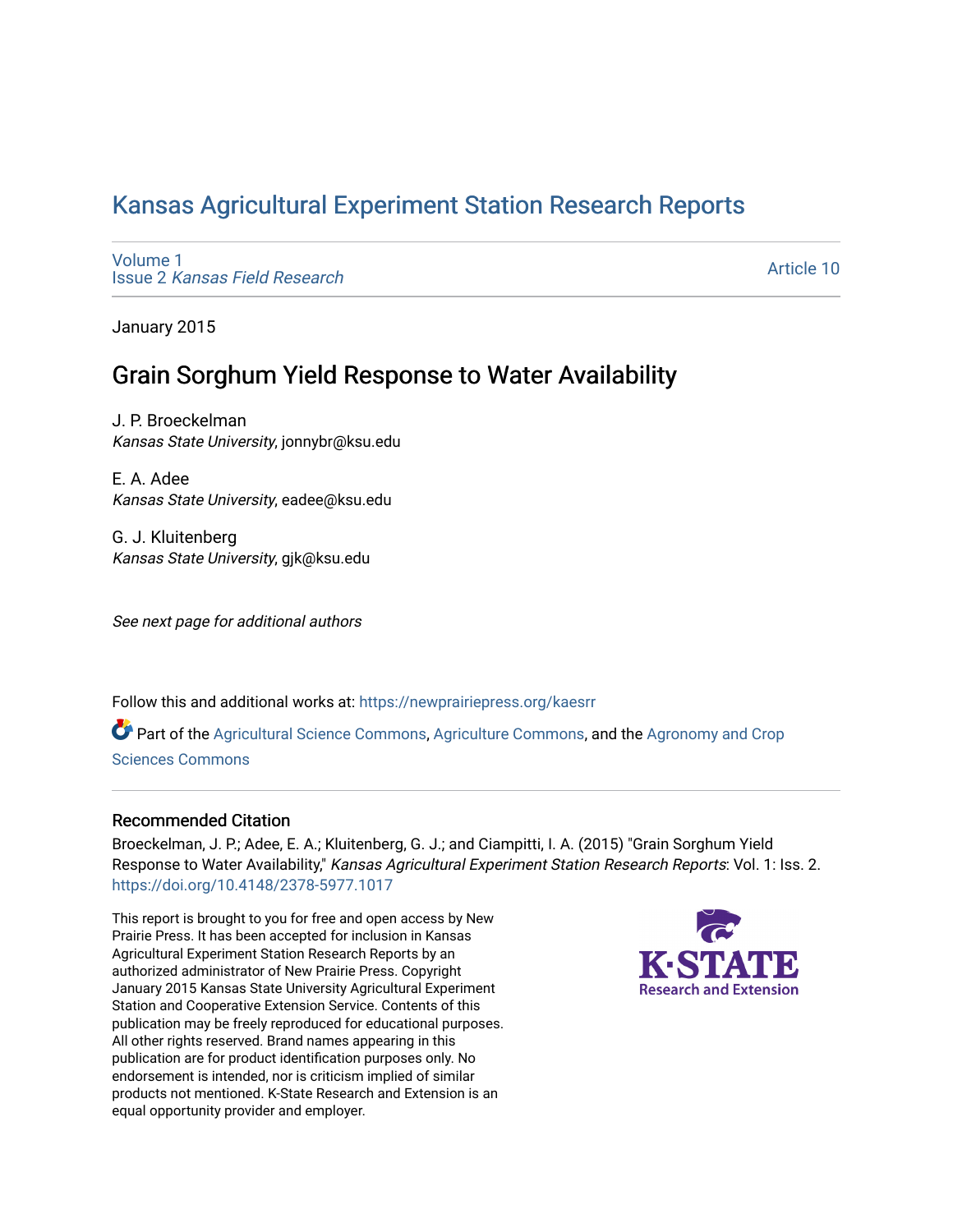## Grain Sorghum Yield Response to Water Availability

#### **Abstract**

Yield effects of irrigation on sorghum and corn were compared, but this report is merely focused on the sorghum phase of the crop rotation. Mean yield for irrigated sorghum was 168 bu/a, whereas dryland yield was 145 bu/a. The latter represents a yield improvement of 24 bu/a, an increase of approximately 2 bu/a per unit (in.) of water applied (considering a total of 11 in. of water applied in the irrigation block).

The irrigated sorghum used a mean of 7.8 in. more water than the dryland, which suggests that the dryland sorghum consumed 3.4 in. more water from the soil profile than the irrigated sorghum (this value assumes no water losses due to runoff or deep percolation and is calculated from total precipitation and irrigation as well as changes in profile water status). Water use efficiency, or WUE, was calculated as the ratio of yield to water use. A trend for superior WUE of 6.5 bu/in. was documented under dryland conditions, compared with 5.6 bu/in. for irrigated sorghum.

#### Keywords

sorghum, water use, irrigation, dryland, yield

#### Creative Commons License



This work is licensed under a [Creative Commons Attribution 4.0 License](https://creativecommons.org/licenses/by/4.0/).

#### Authors

J. P. Broeckelman, E. A. Adee, G. J. Kluitenberg, and I. A. Ciampitti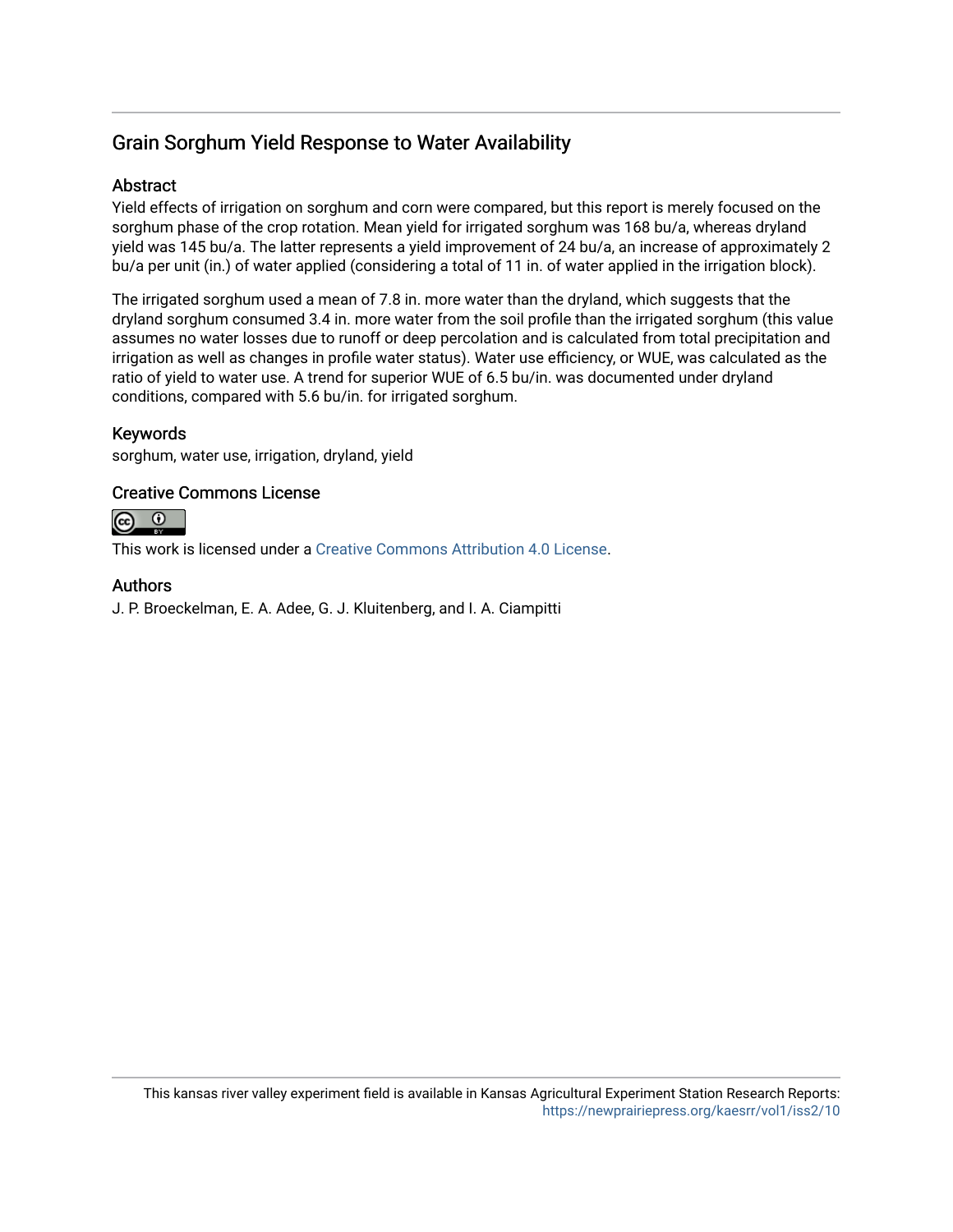



# Grain Sorghum Yield Response to Water Availability

*J. Broeckelman, E. Adee, K. Roozeboom, G. Kluitenberg, and I.A. Ciampitti*

### Summary

Yield effects of irrigation on sorghum and corn were compared, but this report is merely focused on the sorghum phase of the crop rotation. Mean yield based on 12.5% grain moisture for irrigated sorghum was 168 bu/a, whereas dryland yield was 145 bu/a. The latter represents a yield improvement of 23 bu/a, an increase of approximately 2 bu/a per unit (in.) of water applied (considering a total of 11 in. of water applied in the irrigation block).

The irrigated sorghum used a mean of 7.8 in. more water than the dryland, which suggests that the dryland sorghum consumed 3.4 in. more water from the soil profile than the irrigated sorghum (this value assumes no water losses due to runoff or deep percolation and is calculated from total precipitation and irrigation as well as changes in profile water status). Water use efficiency, or WUE, was calculated as the ratio of yield to water use. A trend for superior WUE of 6.5 bu/in. was documented under dryland conditions, compared with 5.6 bu/in. for irrigated sorghum.

## Introduction

Decreases in available irrigation water and increased water restrictions necessitate exploration of more economical ways to use available irrigation water. Under low-yielding environments (<80 bu/a grain sorghum), sorghum has a yield advantage over corn because of its lower input costs and superior WUE and heat tolerance. Sorghum's yield potential is not as high as corn's, however, so the goal of this study is to determine at what point in available water, both under dryland and irrigation management scenarios, it is better to plant sorghum rather than corn.

## Procedures

In a randomized complete block design, grain sorghum was planted in dryland and fully irrigated blocks at the Topeka Unit of the Kansas River Valley Experiment Field. Within each block, three treatments of different grain sorghum hybrids were planted (Pioneer 84G62, Pioneer 85Y40, and DKS 53-67) with four replications. The plot size was 10 ft  $\times$  30 ft, and sorghum was planted in 30-in. rows (four rows per plot). The center two rows were harvested to determine final grain yield and its components.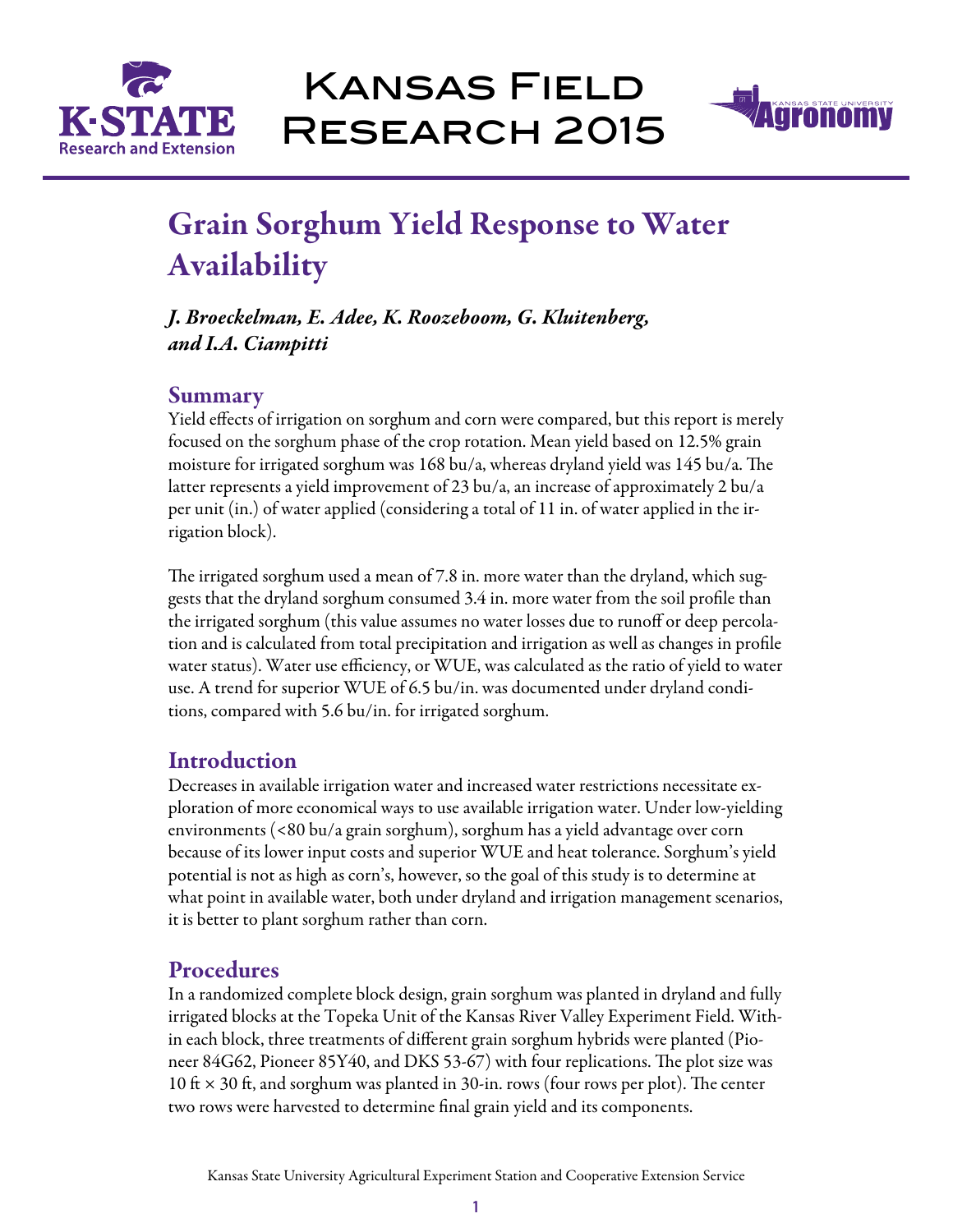#### Kansas Field Research 2015

Plant populations and fertility were based on yield goals of 170 bu/a for the fully irrigated and 130 bu/a for the dryland. Grain sorghum was planted on May 21 with seeding rates based on a goal of 90,000 plants/a in the irrigated block and of 60,000 plants/a in the dryland block. Fertilizer was applied based on recommendations for corn because sorghum fertilizer recommendations for the target yield were lower, and we wanted to eliminate variables that would cause different yields for corn vs. sorghum. Nitrogen  $(N)$ was applied preplant at 142 lb/a on both the dryland and the irrigated treatments and was supplemented with 80 lb/a N on the irrigated block (applied June 6). Phosphorus  $(P)$  and potassium  $(K)$  were applied preplant along with the N at 52 lb/a and 60 lb/a, respectively, for both water scenarios.

Because the study is considering crop production under limited irrigation, water usage was measured at diverse growth stages. After emergence, 6-ft aluminum tubes were installed in the center of each plot halfway between the center two rows. These tubes were used to take water content measurements throughout the growing season using a neutron probe at depths of 0.5, 1.5, 2.5, 3.5, and 4.5 ft. The moisture readings were taken at emergence, mid-vegetation, flowering, mid-reproductive phase, harvest, and 40 days after harvest.

#### Results

Both dryland and irrigated sorghum yielded very well because of high early-season rainfall amounts. Dryland sorghum yields were highly variable because of the non-uniform soils of the river bottom, which was also seen in the variability in neutron probe moisture readings.

The Pioneer 85Y40 hybrid yielded best of the three genotypes on both irrigated and dryland blocks, with yields of 178 bu/a and 150 bu/a, respectively (Tables 1 and 2). The second-best-yielding hybrid was Pioneer 84G62, with an irrigated yield of 165 bu/a and a dryland yield of 143 bu/a. DKS 53-67 yielded 162 bu/a on irrigated and 142 bu/a on dryland. Overall, irrigated sorghum yielded 168 bu/a (Table 1), whereas dryland sorghum yielded 145 bu/a. The irrigated averaged approximately 24 bu/a higher yield than the dryland block (Table 2).

Throughout the growing season, 11 in. of water was applied through irrigation. This can be calculated as an approximately 2-bu increase for every inch of water applied.

Although there were no significant differences between hybrids in terms of water use, differences in WUE for irrigated sorghum were significant (Table 1). The Pioneer 85Y40 hybrid had a WUE of 5.9 bu/in., whereas 84G62 and DKS 53-67 had similar values of 5.5 and 5.4 bu/in., respectively. For the dryland environment, no significant differences in yield, water use, or WUE were documented among the evaluated hybrids (Table 2).